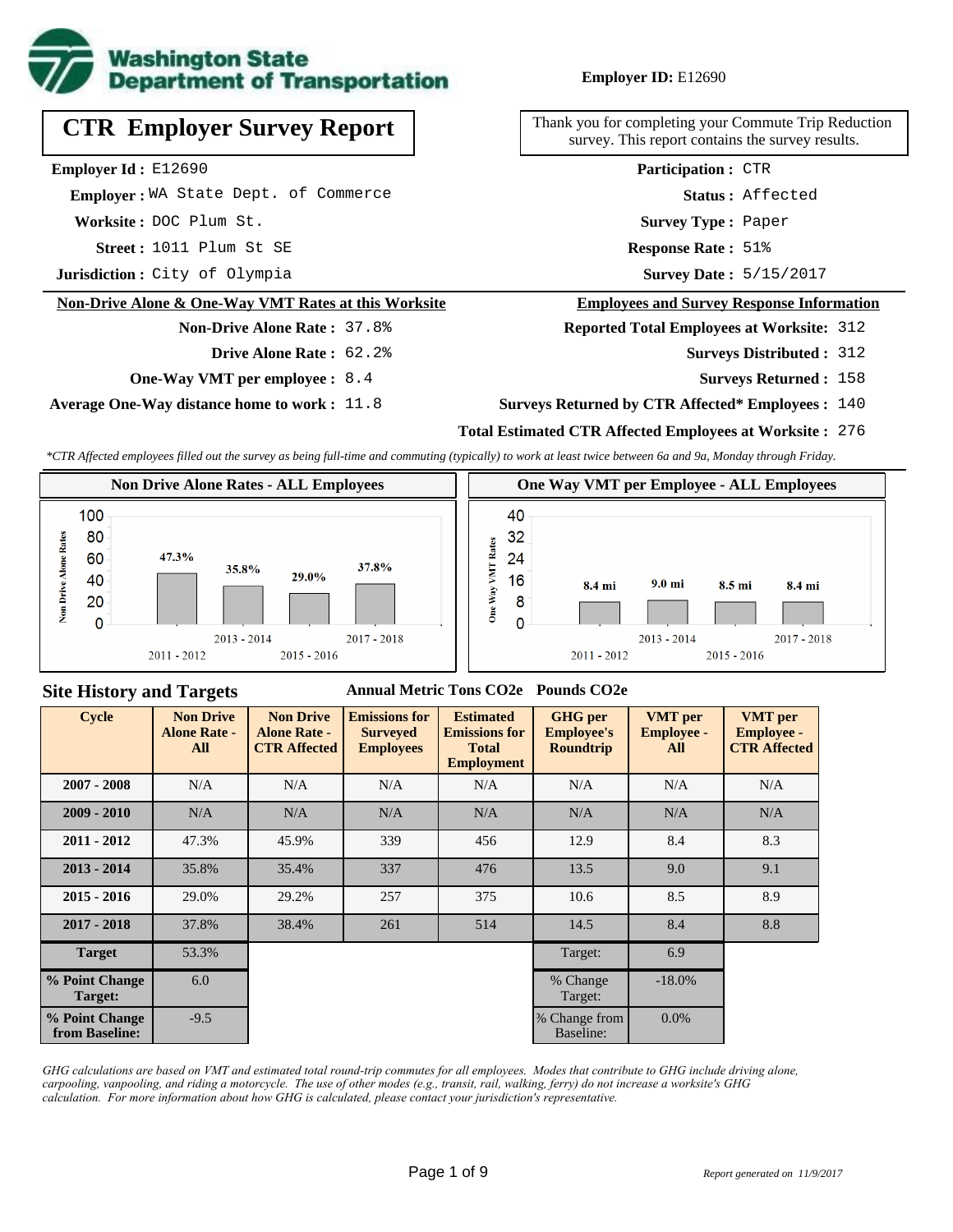# **Washington State<br>Department of Transportation**

## **Commute Trips By Mode - All Employees**

**Q.4: Last week, what type of transportation did you use each day to commute TO your usual work location? (Mode used for the longest distance.)**



|                                          |              | <b>Survey</b> | <b>Previous</b><br><b>Survey</b> | <b>Once During This</b><br><b>Survey</b> | <b>Survey</b> | <b>Least Once During This During Previous Survey</b> |
|------------------------------------------|--------------|---------------|----------------------------------|------------------------------------------|---------------|------------------------------------------------------|
| Drive Alone *                            | 432          | 61.9%         | 71.0%                            | 109                                      | 69.0%         | 83.1%                                                |
| Carpool *                                | 73           | 10.5%         | 9.7%                             | 23                                       | 14.6%         | 13.6%                                                |
| <b>Vanpool</b>                           | $\tau$       | 1.0%          | 0.7%                             | $\overline{c}$                           | 1.3%          | 1.3%                                                 |
| <b>Bus</b>                               | 80           | 11.5%         | 3.3%                             | 23                                       | 14.6%         | 5.2%                                                 |
| Rail                                     | $\tau$       | 1.0%          | $0.0\%$                          | $\mathbf{2}$                             | 1.3%          | $0.0\%$                                              |
| <b>Bike</b>                              | 29           | 4.2%          | 6.4%                             | 12                                       | 7.6%          | 10.4%                                                |
| <b>Walk</b>                              | 26           | 3.7%          | 1.8%                             | 9                                        | 5.7%          | 3.9%                                                 |
| <b>Telework</b>                          | 29           | 4.2%          | 4.0%                             | 23                                       | 14.6%         | 16.9%                                                |
| <b>CWW</b>                               | 14           | 2.0%          | 2.4%                             | 14                                       | 8.9%          | 11.0%                                                |
| <b>Boarded Ferry with</b><br>Car/Van/Bus | $\Omega$     | 0.0%          | 0.0%                             | $\boldsymbol{0}$                         | 0.0%          | $0.0\%$                                              |
| <b>Used Ferry As Walk</b><br>On          | $\mathbf{0}$ | $0.0\%$       | $0.0\%$                          | $\overline{0}$                           | $0.0\%$       | $0.0\%$                                              |
| <b>Other</b>                             |              | 0.1%          | 0.6%                             |                                          | 0.6%          | 0.6%                                                 |

*\* Motorcycle-1 is now included in Drive Alone and Motorcycle-2 is included in Carpool. Information about these trips is still available by request.*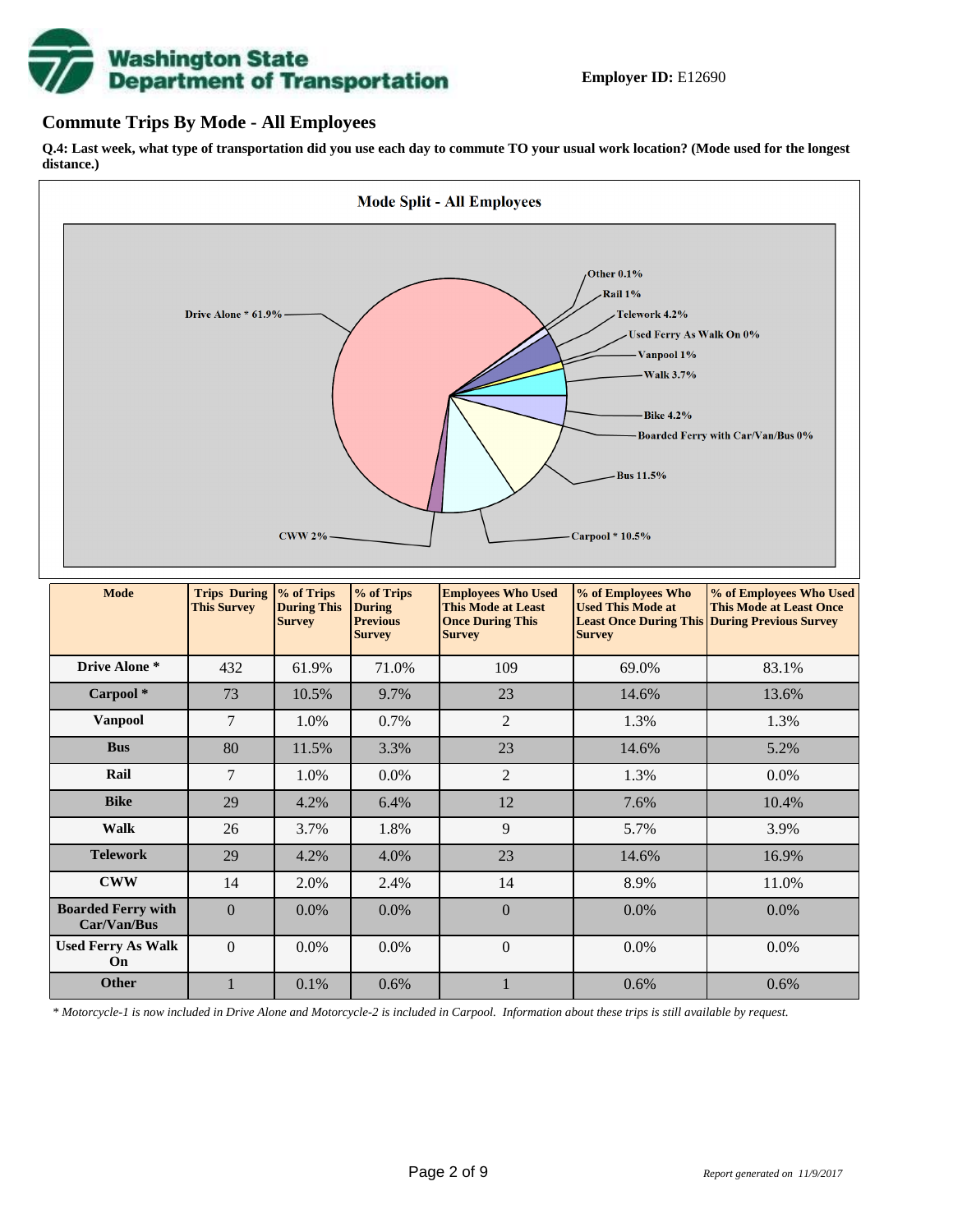

## **Commute Trips By Mode - Affected Employees**

**Boarded Ferry with Car/Van/Bus**

**Used Ferry As Walk On**

**Q.4: Last week, what type of transportation did you use each day to commute TO your usual work location? (Mode used for the longest distance.)**



*\* Motorcycle-1 is now included in Drive Alone and Motorcycle-2 is included in Carpool. Information about these trips is still available by request.*

**CWW** 13 2.0% 2.6% 13 9.3% 12.3%

**Other** 1 0.2% 0.6% 1 0.7% 0.7% 0.7%

0 0.0% 0.0% 0 0.0% 0.0% 0.0%

 $0 \t 0.0\% \t 0.0\% \t 0.0\% \t 0.0\% \t 0.00\%$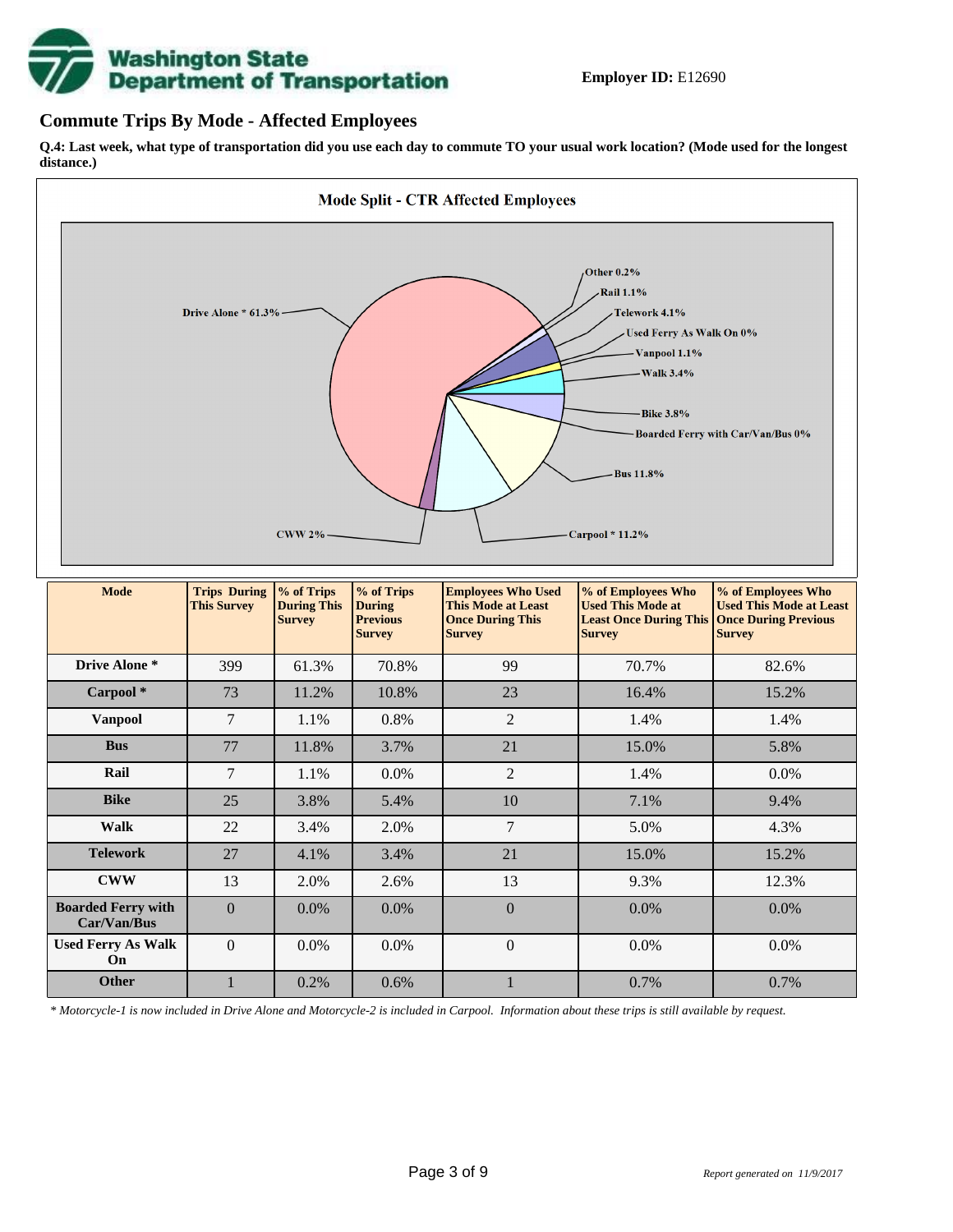

# **Alternative Modes - Number of Employees Who Used a Non-Drive Alone Mode:**

| <b>Non-Drive Alone</b><br><b>Number Of Days</b> | Exactly this $#$ of<br><b>Employees</b> | Exactly this % of<br><b>Employees</b> | At least # of<br><b>Employees</b> | At least % of<br>employees |
|-------------------------------------------------|-----------------------------------------|---------------------------------------|-----------------------------------|----------------------------|
| 0 Day                                           | 75                                      | 47%                                   | 158                               | 100%                       |
| 1 Days                                          | 27                                      | 17%                                   | 83                                | 53%                        |
| 2 Days                                          | 5                                       | 3%                                    | 56                                | 35%                        |
| 3 Days                                          | 7                                       | 4%                                    | 51                                | 32%                        |
| 4 Days                                          | 14                                      | 9%                                    | 44                                | 28%                        |
| 5 Days                                          | 30                                      | 19%                                   | 30                                | 19%                        |
| <b>6 or More Days</b>                           | $\overline{0}$                          | 0%                                    | $\overline{0}$                    | 0%                         |

## **Count by Occupancy of Carpools and Vanpools**

**Q.5 If you used a carpool or vanpool as part of your commute, how many people (age 16 or older) are usually in the vehicle?**

| <b>Ridesharing Occupancy</b> | <b>Mode</b> | <b>Response Count</b> |
|------------------------------|-------------|-----------------------|
| $2*$                         | Carpool     | 65                    |
| 3                            | Carpool     | 6                     |
| 4                            | Carpool     | $\boldsymbol{0}$      |
| 5                            | Carpool     | $\boldsymbol{0}$      |
| >5                           | Carpool     | $\overline{0}$        |
| $<$ 5                        | Vanpool     | 3                     |
| 5                            | Vanpool     | $\overline{4}$        |
| 6                            | Vanpool     | $\boldsymbol{0}$      |
| 7                            | Vanpool     | $\overline{0}$        |
| 8                            | Vanpool     | $\boldsymbol{0}$      |
| 9                            | Vanpool     | $\overline{0}$        |
| 10                           | Vanpool     | $\overline{0}$        |
| 11                           | Vanpool     | $\boldsymbol{0}$      |
| 12                           | Vanpool     | $\boldsymbol{0}$      |
| 13                           | Vanpool     | $\boldsymbol{0}$      |
| 14                           | Vanpool     | $\overline{0}$        |
| >14                          | Vanpool     | $\boldsymbol{0}$      |

\* Motorcycle-2 counted with Carpool-2 for this table.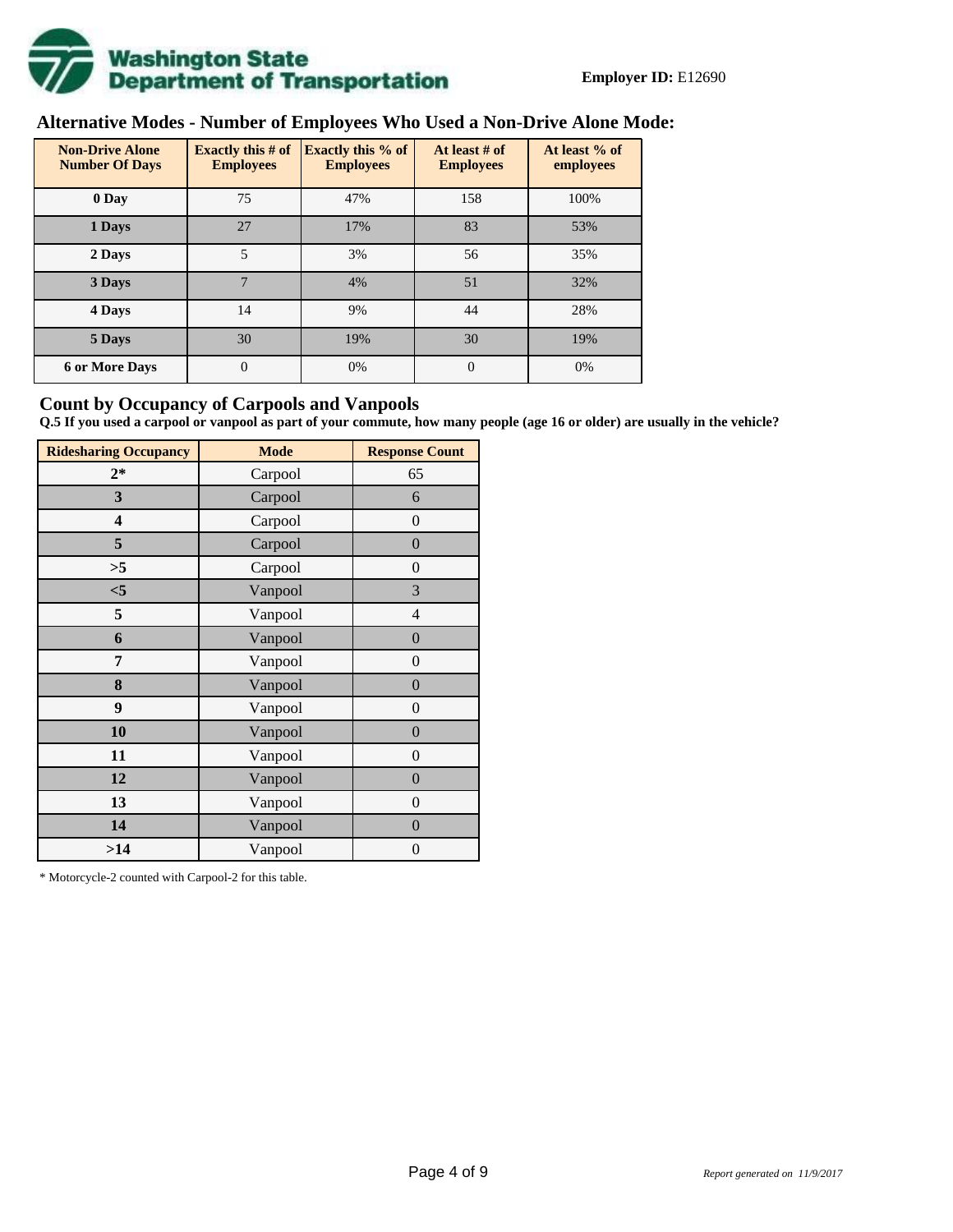

# **Reported Work Schedule - All Employees**

**Q.8 Which of the following best describes your work schedule?**

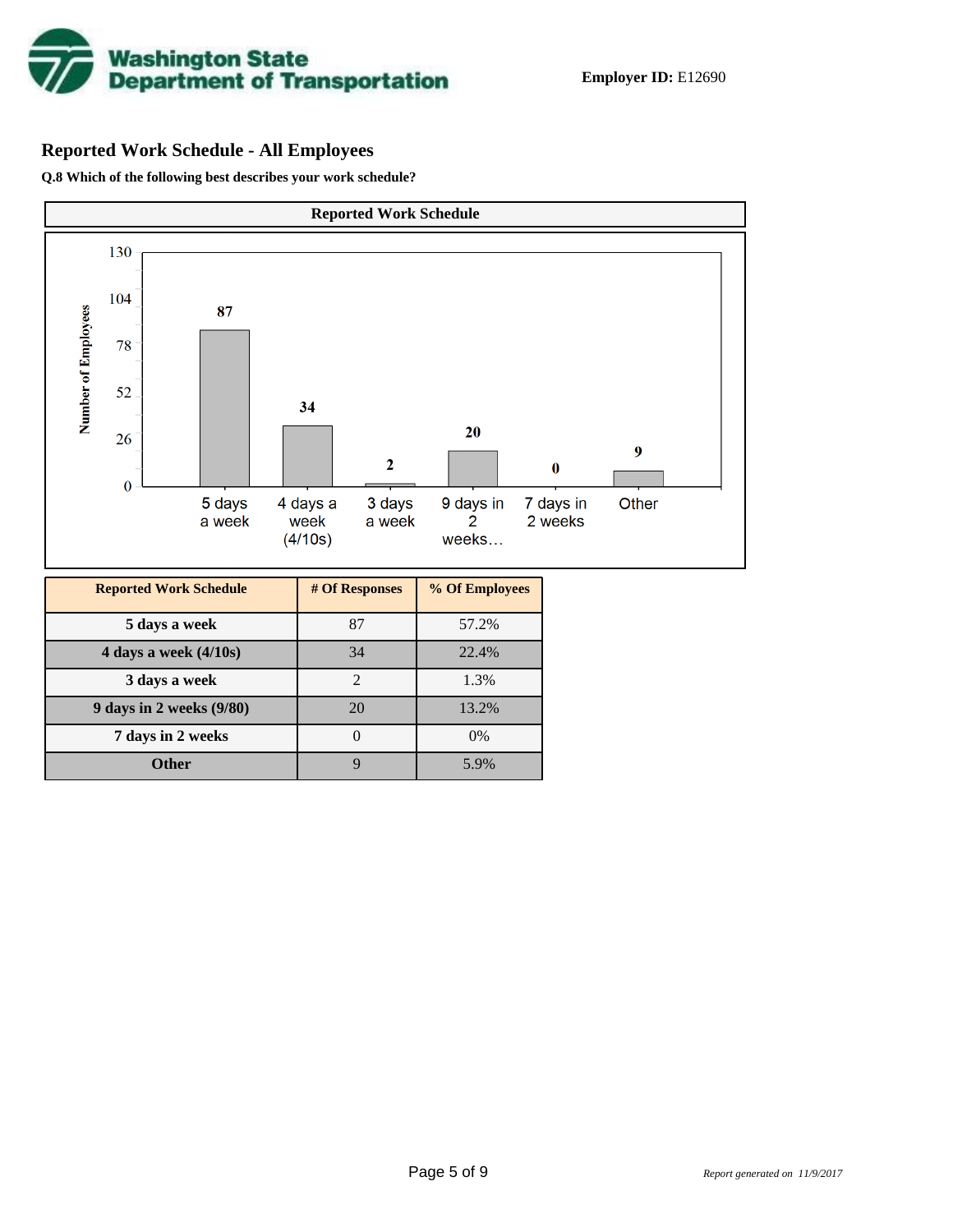

# **Parking and Telework**

**Q.9: On the most recent day that you drove alone to work, did you pay to park? (Mark "yes" if you paid that day, if you prepaid, if you are billed later, or if the cost of parking is deducted from your paycheck.)**



**Q.10: How many days do you typically telework?**

| <b>Telework Frequency</b>           | # of Responses | % of Responses |
|-------------------------------------|----------------|----------------|
| No Answer/Blank                     |                | 4.4%           |
| I don't telework                    | 76             | 48.1%          |
| Occasionally, on an as-needed basis | 38             | 24.1%          |
| 1-2 days/month                      | 9              | 5.7%           |
| 1 day/week                          | 21             | 13.3%          |
| 2 days/week                         | $\overline{4}$ | 2.5%           |
| 3 days/week                         | 3              | 1.9%           |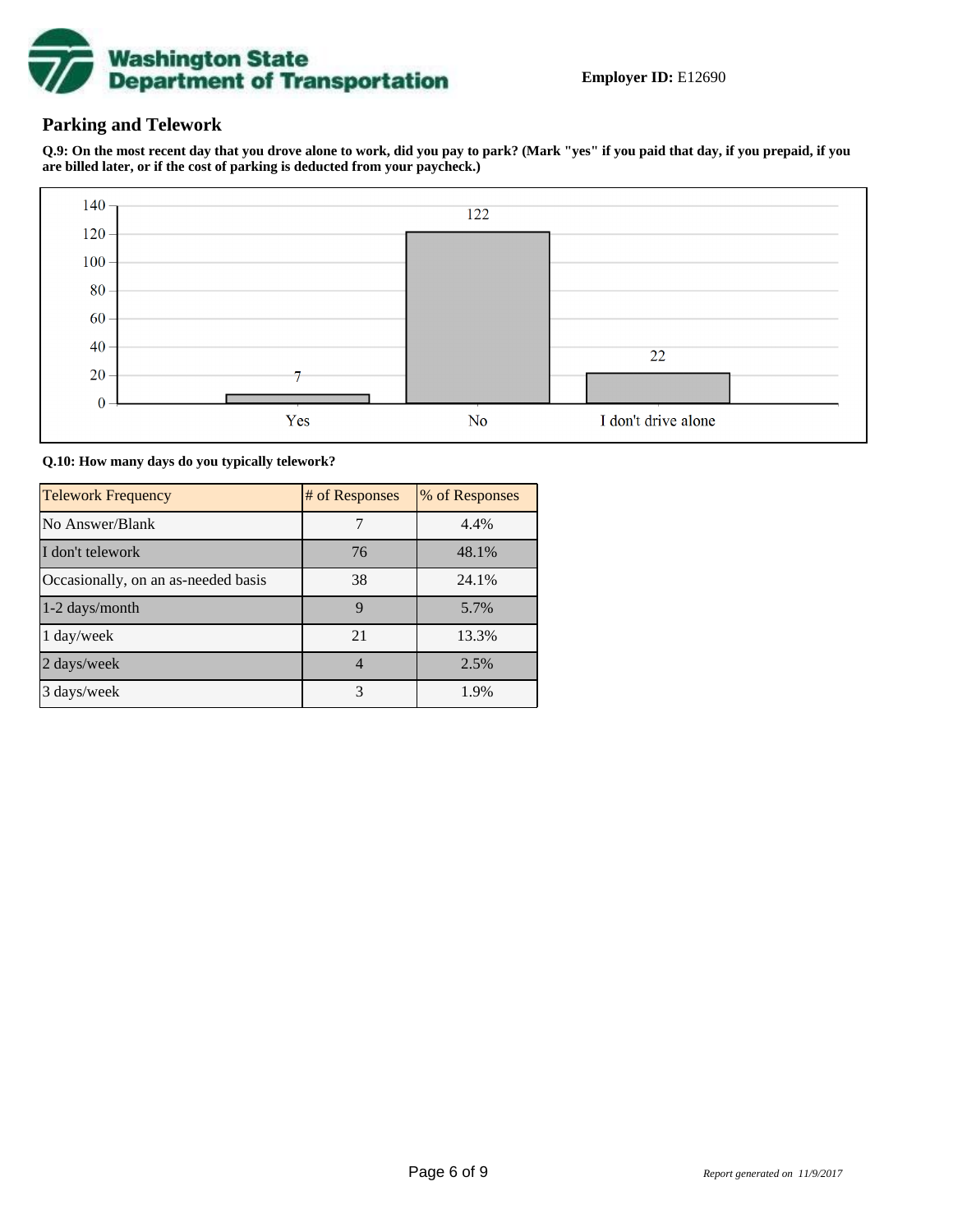

# **Reasons for driving alone to work/not driving alone to work**

**Q11. When you do not drive alone to work, what are the three most important reasons?**

| <b>Question Text</b>                                           | # of Responses | % of Responses |
|----------------------------------------------------------------|----------------|----------------|
| Personal health or well-being                                  | 46             | 17.2%          |
| To save money                                                  | 41             | 15.4%          |
| Environmental and community benefits                           | 38             | 14.2%          |
| Financial incentives for carpooling, bicycling or walking.     | 36             | 13.5%          |
| I have the option of teleworking                               | 29             | 10.9%          |
| Free or subsidized bus, train, vanpool pass or fare benefit    | 26             | 9.7%           |
| Other                                                          | 13             | 4.9%           |
| Cost of parking or lack of parking                             | 12             | 4.5%           |
| Driving myself is not an option                                | 12             | 4.5%           |
| To save time using the HOV lane                                | 8              | 3.0%           |
| Emergency ride home is provided                                | $\overline{4}$ | 1.5%           |
| I receive a financial incentive for giving up my parking space | $\mathbf{1}$   | 0.4%           |
| Preferred/reserved carpool/vanpool parking is provided         |                | 0.4%           |

#### **Q12. When you drive alone to work, what are the three most important reasons?**

| <b>Question Text</b>                                      | # of Responses | % of Responses |
|-----------------------------------------------------------|----------------|----------------|
| I like the convenience of having my car                   | 74             | 24.2%          |
| Riding the bus or train is inconvenient or takes too long | 64             | 20.9%          |
| Family care or similar obligations                        | 61             | 19.9%          |
| <b>Other</b>                                              | 39             | 12.7%          |
| My commute distance is too short                          | 38             | 12.4%          |
| Bicycling or walking isn't safe                           | 13             | 4.2%           |
| My job requires me to use my car for work                 | 9              | 2.9%           |
| I need more information on alternative modes              | 8              | 2.6%           |
| There isn't any secure or covered bicycle parking         | 0              | $0.0\%$        |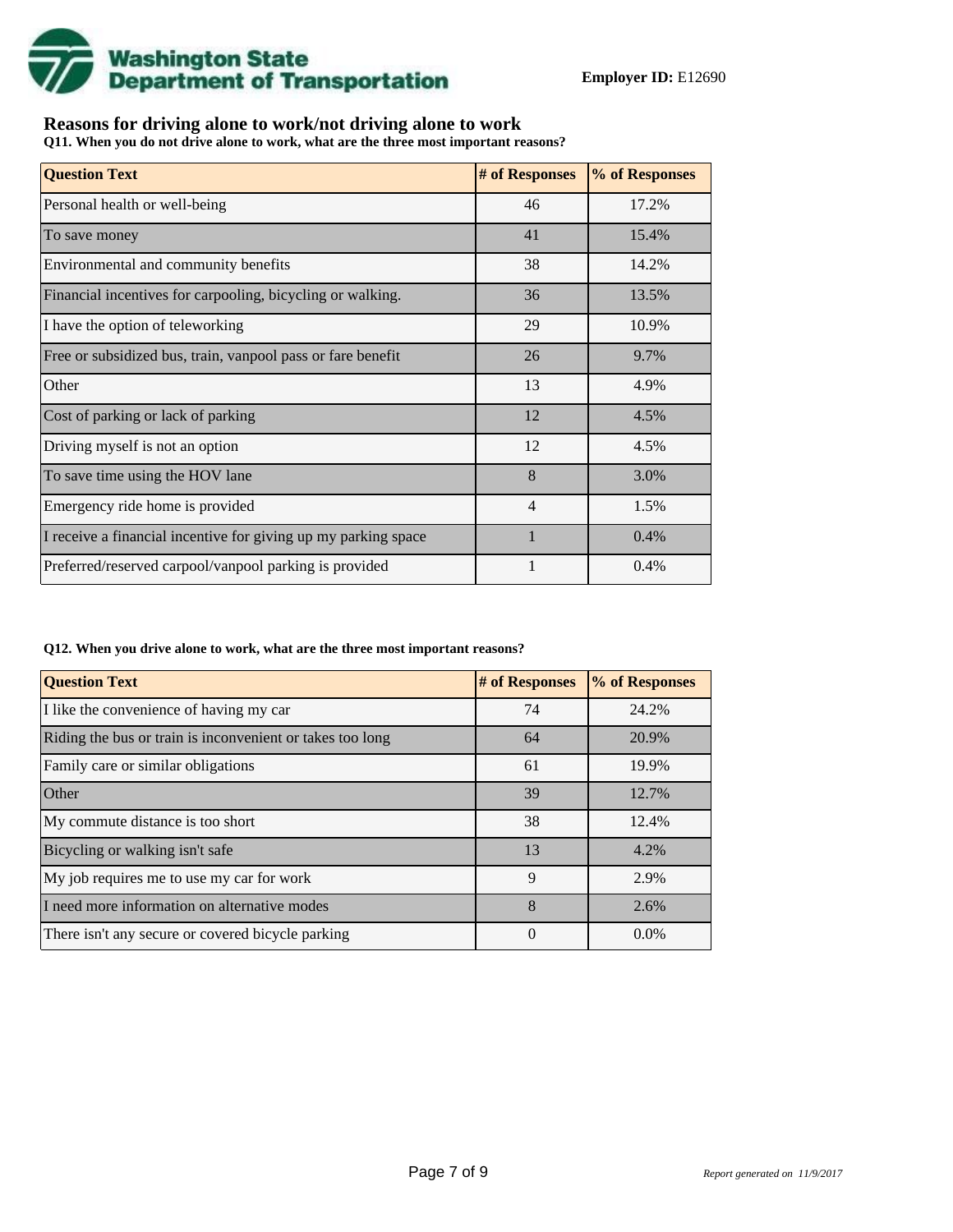

# **Commute Mode By ZipCode for All Employees**

**Q6. What is your home zip code?**

|               |                        |                     | <b>Weekly Count of Trips By Mode</b> |                  |                  |                  |                  |                  |                  |                  |                  |                  |                     |                  |                  |
|---------------|------------------------|---------------------|--------------------------------------|------------------|------------------|------------------|------------------|------------------|------------------|------------------|------------------|------------------|---------------------|------------------|------------------|
| Home Zip code | <b>Total Employees</b> | Employee Percentage | <b>Drive Alone</b>                   | Carpool          | <b>Vanpool</b>   | Motorcycle       | <b>Bus</b>       | Train            | <b>Bike</b>      | <b>Walk</b>      | Telework         | <b>CWW</b>       | Ferry (Car/Van/Bus) | Ferry (walk-on)  | <b>Other</b>     |
| 98501         | 30                     | 18.99%              | 98                                   | 16               | $\boldsymbol{0}$ | $\boldsymbol{0}$ | $\overline{2}$   | $\boldsymbol{0}$ | 6                | 10               | $\overline{4}$   | 5                | $\mathbf{0}$        | $\boldsymbol{0}$ | $\boldsymbol{0}$ |
| 98503         | 16                     | 10.13%              | 59                                   | $\boldsymbol{0}$ | $\boldsymbol{0}$ | $\boldsymbol{0}$ | 9                | $\boldsymbol{0}$ | $\overline{0}$   | $\boldsymbol{0}$ | $\boldsymbol{0}$ | $\overline{c}$   | $\boldsymbol{0}$    | $\boldsymbol{0}$ | $\boldsymbol{0}$ |
| 98506         | 15                     | 9.49%               | 53                                   | $\sqrt{2}$       | $\boldsymbol{0}$ | $\boldsymbol{0}$ | $\overline{2}$   | $\boldsymbol{0}$ | $\overline{4}$   | $\overline{c}$   | 3                | $\overline{c}$   | $\boldsymbol{0}$    | $\boldsymbol{0}$ | $\boldsymbol{0}$ |
| 98502         | 13                     | 8.23%               | 43                                   | $\,8\,$          | $\boldsymbol{0}$ | $\boldsymbol{0}$ | $\overline{2}$   | $\boldsymbol{0}$ | 6                | $\overline{3}$   | $\boldsymbol{0}$ | $\boldsymbol{0}$ | $\boldsymbol{0}$    | $\boldsymbol{0}$ | $\boldsymbol{0}$ |
| 98512         | 13                     | 8.23%               | 40                                   | 16               | $\boldsymbol{0}$ | $\boldsymbol{0}$ | $\boldsymbol{0}$ | $\boldsymbol{0}$ | $\overline{4}$   | $\boldsymbol{0}$ | $\mathbf{1}$     | $\sqrt{2}$       | $\boldsymbol{0}$    | $\boldsymbol{0}$ | $\boldsymbol{0}$ |
| 98513         | $\,8\,$                | 5.06%               | 24                                   | $\overline{4}$   | $\boldsymbol{0}$ | $\overline{2}$   | $\overline{4}$   | $\boldsymbol{0}$ | $\overline{0}$   | $\boldsymbol{0}$ | $\overline{2}$   | $\overline{2}$   | $\boldsymbol{0}$    | $\boldsymbol{0}$ | $\boldsymbol{0}$ |
|               | $\tau$                 | 4.43%               | $\overline{4}$                       | $\boldsymbol{0}$ | $\boldsymbol{0}$ | $\boldsymbol{0}$ | $\boldsymbol{0}$ | $\boldsymbol{0}$ | $\boldsymbol{0}$ | $\boldsymbol{0}$ | $\boldsymbol{0}$ | $\boldsymbol{0}$ | $\boldsymbol{0}$    | $\boldsymbol{0}$ | $\boldsymbol{0}$ |
| 98584         | $\overline{4}$         | 2.53%               | 17                                   | $\boldsymbol{0}$ | $\boldsymbol{0}$ | $\boldsymbol{0}$ | $\boldsymbol{0}$ | $\boldsymbol{0}$ | $\overline{0}$   | $\boldsymbol{0}$ | $\mathbf{1}$     | $\boldsymbol{0}$ | $\boldsymbol{0}$    | $\boldsymbol{0}$ | $\boldsymbol{0}$ |
| 98589         | $\overline{4}$         | 2.53%               | 16                                   | $\boldsymbol{0}$ | $\boldsymbol{0}$ | $\boldsymbol{0}$ | $\boldsymbol{0}$ | $\boldsymbol{0}$ | $\boldsymbol{0}$ | $\boldsymbol{0}$ | $\mathbf{1}$     | $\boldsymbol{0}$ | $\boldsymbol{0}$    | $\boldsymbol{0}$ | $\boldsymbol{0}$ |
| 98516         | $\overline{3}$         | 1.90%               | 12                                   | $\boldsymbol{0}$ | $\boldsymbol{0}$ | $\boldsymbol{0}$ | $\boldsymbol{0}$ | $\boldsymbol{0}$ | $\overline{0}$   | $\boldsymbol{0}$ | $\boldsymbol{0}$ | $\mathbf{1}$     | $\boldsymbol{0}$    | $\boldsymbol{0}$ | $\boldsymbol{0}$ |
| 98579         | $\overline{3}$         | 1.90%               | 10                                   | 3                | $\boldsymbol{0}$ | $\boldsymbol{0}$ | $\boldsymbol{0}$ | $\boldsymbol{0}$ | $\boldsymbol{0}$ | $\boldsymbol{0}$ | $\boldsymbol{0}$ | $\boldsymbol{0}$ | $\boldsymbol{0}$    | $\boldsymbol{0}$ | $\boldsymbol{0}$ |
| 98102         | $\overline{2}$         | 1.27%               | $\boldsymbol{0}$                     | $\boldsymbol{0}$ | $\boldsymbol{0}$ | $\boldsymbol{0}$ | 10               | $\boldsymbol{0}$ | $\overline{0}$   | $\boldsymbol{0}$ | $\boldsymbol{0}$ | $\boldsymbol{0}$ | $\boldsymbol{0}$    | $\boldsymbol{0}$ | $\boldsymbol{0}$ |
| 98107         | $\overline{2}$         | 1.27%               | $\boldsymbol{0}$                     | $\boldsymbol{0}$ | 3                | $\boldsymbol{0}$ | 5                | $\boldsymbol{0}$ | $\boldsymbol{0}$ | $\boldsymbol{0}$ | $\overline{2}$   | $\boldsymbol{0}$ | $\boldsymbol{0}$    | $\boldsymbol{0}$ | $\boldsymbol{0}$ |
| 98117         | $\overline{2}$         | 1.27%               | $\boldsymbol{0}$                     | $\boldsymbol{0}$ | $\boldsymbol{0}$ | $\boldsymbol{0}$ | 9                | $\boldsymbol{0}$ | $\overline{0}$   | $\boldsymbol{0}$ | $\mathbf{1}$     | $\boldsymbol{0}$ | $\boldsymbol{0}$    | $\boldsymbol{0}$ | $\boldsymbol{0}$ |
| 98403         | $\overline{2}$         | 1.27%               | $8\,$                                | $\boldsymbol{0}$ | $\boldsymbol{0}$ | $\boldsymbol{0}$ | $\boldsymbol{0}$ | $\boldsymbol{0}$ | $\boldsymbol{0}$ | $\boldsymbol{0}$ | $\mathbf{1}$     | $\boldsymbol{0}$ | $\boldsymbol{0}$    | $\boldsymbol{0}$ | $\boldsymbol{0}$ |
| 08843         | $\mathbf 1$            | 0.63%               | $\overline{4}$                       | $\boldsymbol{0}$ | $\boldsymbol{0}$ | $\boldsymbol{0}$ | $\boldsymbol{0}$ | $\boldsymbol{0}$ | $\mathbf{0}$     | $\boldsymbol{0}$ | $\boldsymbol{0}$ | $\boldsymbol{0}$ | $\boldsymbol{0}$    | $\boldsymbol{0}$ | $\boldsymbol{0}$ |
| 98001         | $\mathbf{1}$           | $0.63\%$            | $\boldsymbol{0}$                     | $\overline{4}$   | $\boldsymbol{0}$ | $\boldsymbol{0}$ | $\boldsymbol{0}$ | $\boldsymbol{0}$ | $\boldsymbol{0}$ | $\mathbf{0}$     | $\mathbf{1}$     | $\boldsymbol{0}$ | $\boldsymbol{0}$    | $\boldsymbol{0}$ | $\boldsymbol{0}$ |
| 98023         | $\mathbf{1}$           | 0.63%               | $\mathbf{0}$                         | $\overline{3}$   | $\boldsymbol{0}$ | $\boldsymbol{0}$ | $\boldsymbol{0}$ | $\boldsymbol{0}$ | $\overline{0}$   | $\boldsymbol{0}$ | $\overline{2}$   | $\boldsymbol{0}$ | $\boldsymbol{0}$    | $\boldsymbol{0}$ | $\mathbf{0}$     |
| 98072         | $\mathbf{1}$           | 0.63%               | $\overline{3}$                       | $\boldsymbol{0}$ | $\boldsymbol{0}$ | $\boldsymbol{0}$ | $\overline{2}$   | $\boldsymbol{0}$ | $\overline{0}$   | $\boldsymbol{0}$ | $\boldsymbol{0}$ | $\boldsymbol{0}$ | $\boldsymbol{0}$    | $\boldsymbol{0}$ | $\boldsymbol{0}$ |
| 98101         | $\mathbf{1}$           | 0.63%               | $\boldsymbol{0}$                     | $\boldsymbol{0}$ | $\boldsymbol{0}$ | $\boldsymbol{0}$ | 5                | $\boldsymbol{0}$ | $\boldsymbol{0}$ | $\boldsymbol{0}$ | $\boldsymbol{0}$ | $\boldsymbol{0}$ | $\boldsymbol{0}$    | $\boldsymbol{0}$ | $\boldsymbol{0}$ |
| 98106         | $\mathbf{1}$           | 0.63%               | $\boldsymbol{0}$                     | $\boldsymbol{0}$ | $\boldsymbol{0}$ | $\boldsymbol{0}$ | $\overline{4}$   | $\boldsymbol{0}$ | $\overline{0}$   | $\boldsymbol{0}$ | $\mathbf{1}$     | $\boldsymbol{0}$ | $\boldsymbol{0}$    | $\boldsymbol{0}$ | $\boldsymbol{0}$ |
| 98109         | $\mathbf{1}$           | 0.63%               | $\boldsymbol{0}$                     | $\boldsymbol{0}$ | $\boldsymbol{0}$ | $\boldsymbol{0}$ | $\boldsymbol{0}$ | $\boldsymbol{0}$ | $\boldsymbol{0}$ | 5                | $\boldsymbol{0}$ | $\boldsymbol{0}$ | $\boldsymbol{0}$    | $\boldsymbol{0}$ | $\boldsymbol{0}$ |
| 98110         | $\mathbf{1}$           | 0.63%               | $\boldsymbol{0}$                     | $\boldsymbol{0}$ | $\boldsymbol{0}$ | $\mathbf{0}$     | $\overline{0}$   | $\mathbf{0}$     | $\overline{4}$   | $\boldsymbol{0}$ | $\mathbf{1}$     | $\boldsymbol{0}$ | $\boldsymbol{0}$    | $\boldsymbol{0}$ | $\boldsymbol{0}$ |
| 98112         | $\mathbf{1}$           | 0.63%               | $\boldsymbol{0}$                     | $\overline{2}$   | $\boldsymbol{0}$ | $\boldsymbol{0}$ | 3                | $\boldsymbol{0}$ | $\boldsymbol{0}$ | $\boldsymbol{0}$ | $\boldsymbol{0}$ | $\boldsymbol{0}$ | $\boldsymbol{0}$    | $\boldsymbol{0}$ | $\boldsymbol{0}$ |
| 98115         | $\mathbf{1}$           | 0.63%               | $\boldsymbol{0}$                     | 3                | $\boldsymbol{0}$ | $\boldsymbol{0}$ | $\overline{2}$   | $\boldsymbol{0}$ | $\overline{0}$   | $\boldsymbol{0}$ | $\boldsymbol{0}$ | $\boldsymbol{0}$ | $\boldsymbol{0}$    | $\boldsymbol{0}$ | $\boldsymbol{0}$ |
| 98116         | $\,1$                  | 0.63%               | $\boldsymbol{0}$                     | $\boldsymbol{0}$ | $\boldsymbol{0}$ | $\boldsymbol{0}$ | $\mathfrak{S}$   | $\boldsymbol{0}$ | $\boldsymbol{0}$ | $\boldsymbol{0}$ | $\boldsymbol{0}$ | $\boldsymbol{0}$ | $\boldsymbol{0}$    | $\boldsymbol{0}$ | $\boldsymbol{0}$ |